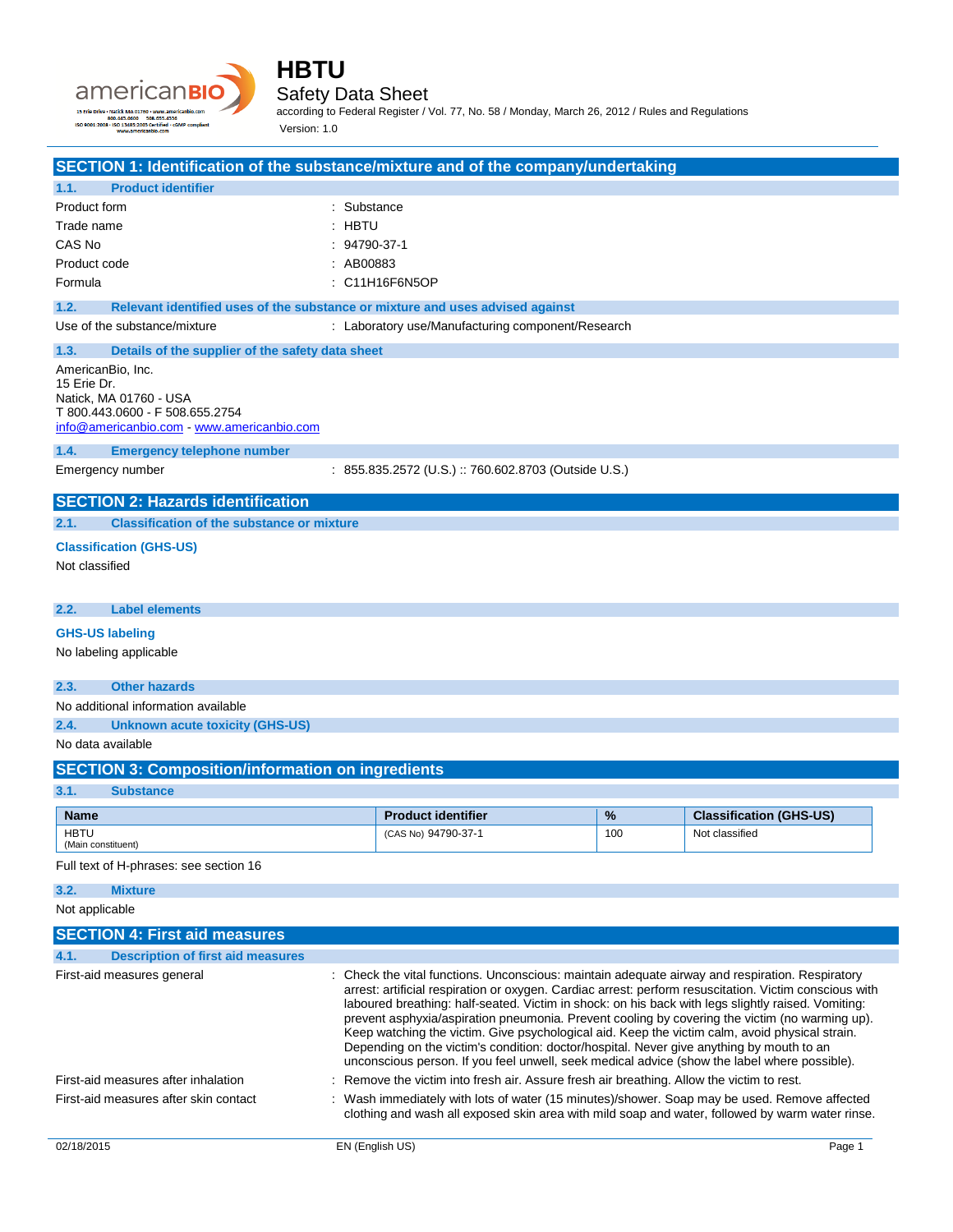# Safety Data Sheet

| according to Federal Register / Vol. 77, No. 58 / Monday, March 26, 2012 / Rules and Regulations |                                                                                                                                                                                                                                                                   |  |
|--------------------------------------------------------------------------------------------------|-------------------------------------------------------------------------------------------------------------------------------------------------------------------------------------------------------------------------------------------------------------------|--|
| First-aid measures after eye contact                                                             | : Rinse immediately with plenty of water for 15 minutes. Do not apply neutralizing agents. Take<br>victim to an ophthalmologist if irritation persists. Rinse immediately with plenty of water. Obtain<br>medical attention if pain, blinking or redness persist. |  |
| First-aid measures after ingestion                                                               | Rinse mouth with water. Ingestion of large quantities: immediately to hospital. Call Poison<br>Information Centre (www.big.be/antigif.htm). Rinse mouth. Do NOT induce vomiting. Obtain<br>emergency medical attention.                                           |  |
| 4.2.<br>Most important symptoms and effects, both acute and delayed                              |                                                                                                                                                                                                                                                                   |  |
| Symptoms/injuries                                                                                | : Not expected to present a significant hazard under anticipated conditions of normal use.                                                                                                                                                                        |  |
| Symptoms/injuries after inhalation                                                               | : Slight irritation. Dry/sore throat. Coughing.                                                                                                                                                                                                                   |  |
| Symptoms/injuries after eye contact                                                              | : Slight irritation.                                                                                                                                                                                                                                              |  |
| Chronic symptoms                                                                                 | ON CONTINUOUS/REPEATED EXPOSURE/CONTACT: Skin rash/inflammation. Respiratory<br>difficulties. Feeling of weakness.                                                                                                                                                |  |
| 4.3.                                                                                             | Indication of any immediate medical attention and special treatment needed                                                                                                                                                                                        |  |
| No additional information available                                                              |                                                                                                                                                                                                                                                                   |  |
| <b>SECTION 5: Firefighting measures</b>                                                          |                                                                                                                                                                                                                                                                   |  |
| 5.1.<br><b>Extinguishing media</b>                                                               |                                                                                                                                                                                                                                                                   |  |
| suitable extinguishing media                                                                     | : ABC powder. Carbon dioxide. MAJOR FIRE: Water spray. Polyvalent foam. Foam. Dry powder.<br>Carbon dioxide. Water spray. Sand.                                                                                                                                   |  |
| Unsuitable extinguishing media                                                                   | : Solid water jet ineffective as extinguishing medium. Do not use a heavy water stream.                                                                                                                                                                           |  |
| 5.2.<br>Special hazards arising from the substance or mixture                                    |                                                                                                                                                                                                                                                                   |  |
| Fire hazard                                                                                      | : DIRECT FIRE HAZARD. Not easily combustible. In finely divided state: increased fire hazard.                                                                                                                                                                     |  |
|                                                                                                  | INDIRECT FIRE HAZARD. Heating increases the fire hazard.                                                                                                                                                                                                          |  |
| Explosion hazard                                                                                 | DIRECT EXPLOSION HAZARD. Fine dust is explosive with air. INDIRECT EXPLOSION<br>HAZARD. Dust cloud can be ignited by a spark.                                                                                                                                     |  |
| Reactivity                                                                                       | : On burning: release of toxic and corrosive gases/vapours (phosphorus oxides, nitrous vapours,<br>hydrofluoric acid, carbon monoxide - carbon dioxide).                                                                                                          |  |
| 5.3.<br><b>Advice for firefighters</b>                                                           |                                                                                                                                                                                                                                                                   |  |
| Precautionary measures fire                                                                      | : Exposure to fire/heat: keep upwind. Exposure to fire/heat: consider evacuation. Exposure to<br>fire/heat: have neighbourhood close doors and windows.                                                                                                           |  |
| Firefighting instructions                                                                        | : Dilute toxic gases with water spray. Use water spray or fog for cooling exposed containers.<br>Exercise caution when fighting any chemical fire. Avoid (reject) fire-fighting water to enter<br>environment.                                                    |  |
| Protection during firefighting                                                                   | : Heat/fire exposure: compressed air/oxygen apparatus. Heat/fire exposure: gas-tight suit. Do not<br>enter fire area without proper protective equipment, including respiratory protection.                                                                       |  |
| <b>SECTION 6: Accidental release measures</b>                                                    |                                                                                                                                                                                                                                                                   |  |
|                                                                                                  |                                                                                                                                                                                                                                                                   |  |
| 6.1.<br>Personal precautions, protective equipment and emergency procedures                      |                                                                                                                                                                                                                                                                   |  |
| 6.1.1.                                                                                           |                                                                                                                                                                                                                                                                   |  |
| For non-emergency personnel                                                                      |                                                                                                                                                                                                                                                                   |  |
| Protective equipment<br><b>Emergency procedures</b>                                              | : Gloves. Protective clothing. Dust cloud production: compressed air/oxygen apparatus.<br>Mark the danger area. Prevent dust cloud formation, e.g. by wetting. No naked flames. Wash                                                                              |  |

Measures in case of dust release : In case of dust production: keep upwind. Dust production: have neighbourhood close doors and

**6.1.2. For emergency responders** Protective equipment  $\qquad \qquad$ : Equip cleanup crew with proper protection.

Emergency procedures in the settlement of the Senate area. **6.2. Environmental precautions**

Prevent entry to sewers and public waters. Notify authorities if liquid enters sewers or public waters.

### **6.3. Methods and material for containment and cleaning up**

For containment **interest and the supply** contain released substance, pump into suitable containers. Plug the leak, cut off the supply. Knock down/dilute dust cloud with water spray. Powdered form: no compressed air for pumping over spills.

windows. Dust production: stop engines and no smoking. In case of dust production: no naked

flames or sparks. Dust: spark-/explosionproof appliances/lighting equipment.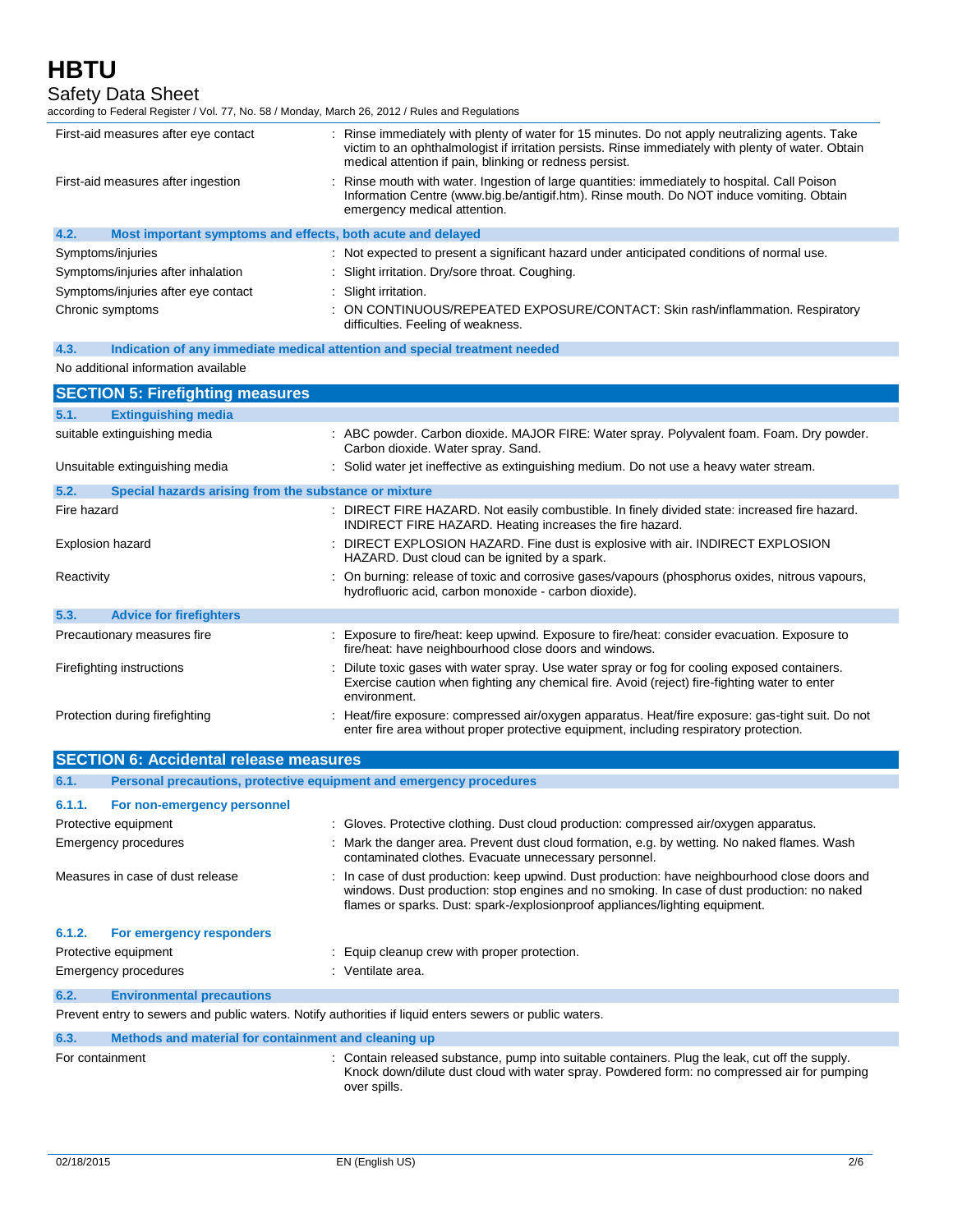Safety Data Sheet

according to Federal Register / Vol. 77, No. 58 / Monday, March 26, 2012 / Rules and Regulations

Methods for cleaning up : Prevent dust cloud formation. Scoop solid spill into closing containers. Powdered: do not use compressed air for pumping over spills. Clean contaminated surfaces with an excess of water. Wash clothing and equipment after handling. On land, sweep or shovel into suitable containers. Minimize generation of dust. Store away from other materials.

#### **6.4. Reference to other sections**

See Heading 8. Exposure controls and personal protection.

| <b>SECTION 7: Handling and storage</b>                               |                                                                                                                                                                                                                                                                                                                                                                                                                                                                                                                                                                                                                                                                                                                         |
|----------------------------------------------------------------------|-------------------------------------------------------------------------------------------------------------------------------------------------------------------------------------------------------------------------------------------------------------------------------------------------------------------------------------------------------------------------------------------------------------------------------------------------------------------------------------------------------------------------------------------------------------------------------------------------------------------------------------------------------------------------------------------------------------------------|
| 7.1.<br><b>Precautions for safe handling</b>                         |                                                                                                                                                                                                                                                                                                                                                                                                                                                                                                                                                                                                                                                                                                                         |
| Precautions for safe handling                                        | : Comply with the legal requirements. Remove contaminated clothing immediately. Clean<br>contaminated clothing. Powdered form: no compressed air for pumping over. Avoid raising dust.<br>Keep away from naked flames/heat. Finely divided: spark- and explosionproof appliances. Finely<br>divided: keep away from ignition sources/sparks. Observe very strict hygiene - avoid contact.<br>Keep container tightly closed. Carry operations in the open/under local exhaust/ventilation or with<br>respiratory protection. Wash hands and other exposed areas with mild soap and water before<br>eat, drink or smoke and when leaving work. Provide good ventilation in process area to prevent<br>formation of vapor. |
| 7.2.<br>Conditions for safe storage, including any incompatibilities |                                                                                                                                                                                                                                                                                                                                                                                                                                                                                                                                                                                                                                                                                                                         |
| Storage conditions                                                   | : Keep only in the original container in a cool, well ventilated place away from : Direct sunlight.<br>Keep container closed when not in use.                                                                                                                                                                                                                                                                                                                                                                                                                                                                                                                                                                           |
| Incompatible products                                                | : Strong bases, strong acids.                                                                                                                                                                                                                                                                                                                                                                                                                                                                                                                                                                                                                                                                                           |
| Incompatible materials                                               | : Sources of ignition. Direct sunlight.                                                                                                                                                                                                                                                                                                                                                                                                                                                                                                                                                                                                                                                                                 |
| Storage temperature                                                  | : 4 °C                                                                                                                                                                                                                                                                                                                                                                                                                                                                                                                                                                                                                                                                                                                  |
| Heat-ignition                                                        | : KEEP SUBSTANCE AWAY FROM: heat sources. ignition sources.                                                                                                                                                                                                                                                                                                                                                                                                                                                                                                                                                                                                                                                             |
| Prohibitions on mixed storage                                        | : KEEP SUBSTANCE AWAY FROM: oxidizing agents. (strong) acids.                                                                                                                                                                                                                                                                                                                                                                                                                                                                                                                                                                                                                                                           |
| Storage area                                                         | : Store in a cool area. Provide for a cooling system. Meet the legal requirements.                                                                                                                                                                                                                                                                                                                                                                                                                                                                                                                                                                                                                                      |
| Special rules on packaging                                           | : SPECIAL REQUIREMENTS: closing. correctly labelled. meet the legal requirements. Secure<br>fragile packagings in solid containers.                                                                                                                                                                                                                                                                                                                                                                                                                                                                                                                                                                                     |
| Packaging materials                                                  | : SUITABLE MATERIAL: No data available. MATERIAL TO AVOID: No data available.                                                                                                                                                                                                                                                                                                                                                                                                                                                                                                                                                                                                                                           |

**7.3. Specific end use(s)**

No additional information available

| <b>SECTION 8: Exposure controls/personal protection</b> |                                     |  |                                                                                                                                                                                  |
|---------------------------------------------------------|-------------------------------------|--|----------------------------------------------------------------------------------------------------------------------------------------------------------------------------------|
| 8.1.                                                    | <b>Control parameters</b>           |  |                                                                                                                                                                                  |
|                                                         | No additional information available |  |                                                                                                                                                                                  |
| 8.2.                                                    | <b>Exposure controls</b>            |  |                                                                                                                                                                                  |
|                                                         | Personal protective equipment       |  | : Avoid all unnecessary exposure.                                                                                                                                                |
|                                                         | Materials for protective clothing   |  | : GIVE EXCELLENT RESISTANCE: No data available. GIVE GOOD RESISTANCE: No data<br>available. GIVE LESS RESISTANCE: No data available. GIVE POOR RESISTANCE: No data<br>available. |
| Hand protection                                         |                                     |  | : Gloves. Wear protective gloves.                                                                                                                                                |
| Eye protection                                          |                                     |  | : Face shield. In case of dust production: protective goggles. Chemical goggles or safety glasses.                                                                               |
|                                                         | Skin and body protection            |  | : Protective clothing. In case of dust production: head/neck protection. In case of dust production:<br>dustproof clothing.                                                      |
|                                                         | Respiratory protection              |  | : Dust formation: dust mask. High dust production: self-contained breathing apparatus. Wear<br>approved mask.                                                                    |
| Other information                                       |                                     |  | : When using, do not eat, drink or smoke.                                                                                                                                        |

### **SECTION 9: Physical and chemical properties**

| 9.1.           | Information on basic physical and chemical properties |     |
|----------------|-------------------------------------------------------|-----|
| Physical state | : Solid                                               |     |
| Appearance     | : Solid.                                              |     |
| Molecular mass | $: 379.25$ g/mol                                      |     |
| Color          | : White to off-white.                                 |     |
| Odor           | : Odourless.                                          |     |
| Odor threshold | : No data available                                   |     |
| pH             | : 4.1(0.16%)                                          |     |
| 02/18/2015     | EN (English US)                                       | 3/6 |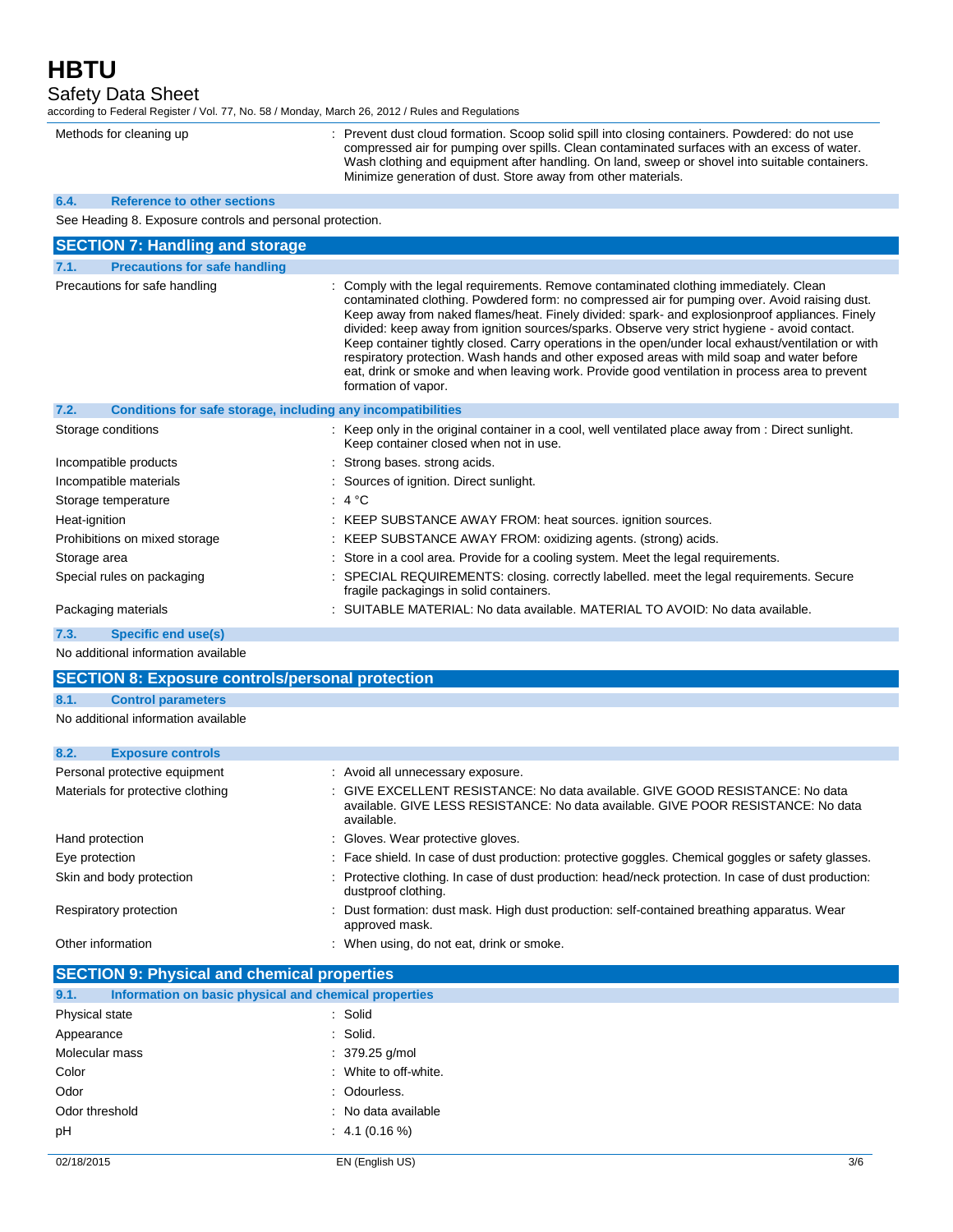Safety Data Sheet

according to Federal Register / Vol. 77, No. 58 / Monday, March 26, 2012 / Rules and Regulations

| pH solution                                      | $: 0.16 \%$                                                                                                                                         |
|--------------------------------------------------|-----------------------------------------------------------------------------------------------------------------------------------------------------|
| Relative evaporation rate (butyl acetate=1)      | : No data available                                                                                                                                 |
| Melting point                                    | : 196 °C                                                                                                                                            |
| Freezing point                                   | : No data available                                                                                                                                 |
| Boiling point                                    | : Not applicable                                                                                                                                    |
| Flash point                                      | : No data available                                                                                                                                 |
| Self ignition temperature                        | : No data available                                                                                                                                 |
| Decomposition temperature                        | : $> 200 °C$                                                                                                                                        |
| Flammability (solid, gas)                        | : No data available                                                                                                                                 |
| Vapor pressure                                   | $: < 0.1$ hPa                                                                                                                                       |
| Relative vapor density at 20 °C                  | : No data available                                                                                                                                 |
| Relative density                                 | : No data available                                                                                                                                 |
| Solubility                                       | : Poorly soluble in water. Soluble in acetonitrile.<br>Water: 0.16 g/100ml                                                                          |
| Log Pow                                          | : No data available                                                                                                                                 |
| Log Kow                                          | : No data available                                                                                                                                 |
| Viscosity, kinematic                             | : No data available                                                                                                                                 |
| Viscosity, dynamic                               | No data available                                                                                                                                   |
| <b>Explosive properties</b>                      | : No data available                                                                                                                                 |
| Oxidizing properties                             | : No data available                                                                                                                                 |
| <b>Explosive limits</b>                          | : No data available                                                                                                                                 |
| <b>Other information</b><br>9.2.                 |                                                                                                                                                     |
| VOC content                                      | $: 0 \%$                                                                                                                                            |
| Other properties                                 | : Substance has acid reaction.                                                                                                                      |
|                                                  |                                                                                                                                                     |
| <b>SECTION 10: Stability and reactivity</b>      |                                                                                                                                                     |
| 10.1.<br><b>Reactivity</b>                       |                                                                                                                                                     |
|                                                  | On burning: release of toxic and corrosive gases/vapours (phosphorus oxides, nitrous vapours, hydrofluoric acid, carbon monoxide - carbon dioxide). |
| 10.2.<br><b>Chemical stability</b>               |                                                                                                                                                     |
| Stable under normal conditions. Not established. |                                                                                                                                                     |

### **10.3. Possibility of hazardous reactions**

Not established.

### **10.4. Conditions to avoid**

Direct sunlight. Extremely high or low temperatures.

### **10.5. Incompatible materials**

strong acids. Strong bases.

### **10.6. Hazardous decomposition products**

fume. Carbon monoxide. Carbon dioxide.

## **SECTION 11: Toxicological information**

**11.1. Information on toxicological effects**

Acute toxicity in the contract of the classified in the classified in the classified in the classified in the classified in the classified in the classified in the classified in the classified in the classified in the clas **HBTU ( \f )94790-37-1** LD50 oral rat  $\vert$  > 2000 mg/kg (Rat) Skin corrosion/irritation : Not classified pH: 4.1 (0.16 %) Serious eye damage/irritation : Not classified pH: 4.1 (0.16 %) Respiratory or skin sensitization : Not classified Germ cell mutagenicity **in the case of the CES and CES control** : Not classified Carcinogenicity **Carcinogenicity** : Not classified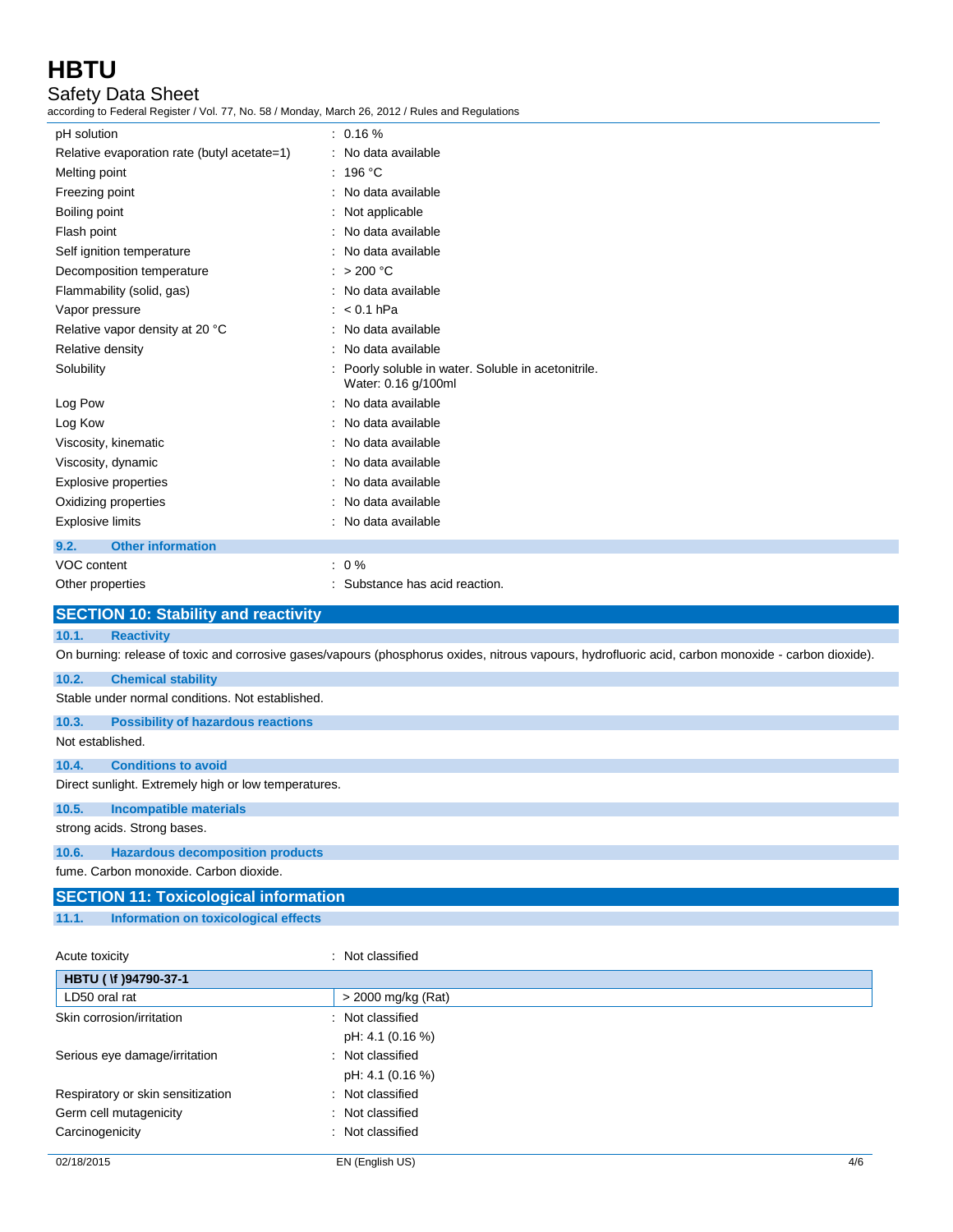# Safety Data Sheet

according to Federal Register / Vol. 77, No. 58 / Monday, March 26, 2012 / Rules and Regulations

| Reproductive toxicity                                  | : Not classified                                                                                                     |
|--------------------------------------------------------|----------------------------------------------------------------------------------------------------------------------|
| Specific target organ toxicity (single exposure)       | : Not classified                                                                                                     |
| Specific target organ toxicity (repeated               | : Not classified                                                                                                     |
| exposure)                                              |                                                                                                                      |
| Aspiration hazard                                      | : Not classified                                                                                                     |
| Potential Adverse human health effects and<br>symptoms | : Based on available data, the classification criteria are not met.                                                  |
| Symptoms/injuries after inhalation                     | : Slight irritation. Dry/sore throat. Coughing.                                                                      |
| Symptoms/injuries after eye contact                    | : Slight irritation.                                                                                                 |
| Chronic symptoms                                       | : ON CONTINUOUS/REPEATED EXPOSURE/CONTACT: Skin rash/inflammation. Respiratory<br>difficulties. Feeling of weakness. |

|                   | <b>SECTION 12: Ecological information</b>           |                                                                                                                                                                                                                                                                                                                                                                                                                                                                                                                                                                                                                                                          |
|-------------------|-----------------------------------------------------|----------------------------------------------------------------------------------------------------------------------------------------------------------------------------------------------------------------------------------------------------------------------------------------------------------------------------------------------------------------------------------------------------------------------------------------------------------------------------------------------------------------------------------------------------------------------------------------------------------------------------------------------------------|
| 12.1.             | <b>Toxicity</b>                                     |                                                                                                                                                                                                                                                                                                                                                                                                                                                                                                                                                                                                                                                          |
| Ecology - water   |                                                     | : pH shift. No data available on ecotoxicity.                                                                                                                                                                                                                                                                                                                                                                                                                                                                                                                                                                                                            |
| 12.2.             | <b>Persistence and degradability</b>                |                                                                                                                                                                                                                                                                                                                                                                                                                                                                                                                                                                                                                                                          |
|                   | HBTU (94790-37-1)                                   |                                                                                                                                                                                                                                                                                                                                                                                                                                                                                                                                                                                                                                                          |
|                   | Persistence and degradability                       | Not readily biodegradable in water. Not established.                                                                                                                                                                                                                                                                                                                                                                                                                                                                                                                                                                                                     |
| 12.3.             | <b>Bioaccumulative potential</b>                    |                                                                                                                                                                                                                                                                                                                                                                                                                                                                                                                                                                                                                                                          |
|                   | HBTU (94790-37-1)                                   |                                                                                                                                                                                                                                                                                                                                                                                                                                                                                                                                                                                                                                                          |
|                   | Bioaccumulative potential                           | No bioaccumulation data available. Not established.                                                                                                                                                                                                                                                                                                                                                                                                                                                                                                                                                                                                      |
| 12.4.             | <b>Mobility in soil</b>                             |                                                                                                                                                                                                                                                                                                                                                                                                                                                                                                                                                                                                                                                          |
|                   | No additional information available                 |                                                                                                                                                                                                                                                                                                                                                                                                                                                                                                                                                                                                                                                          |
| 12.5.             | <b>Other adverse effects</b>                        |                                                                                                                                                                                                                                                                                                                                                                                                                                                                                                                                                                                                                                                          |
| Other information |                                                     | : Avoid release to the environment.                                                                                                                                                                                                                                                                                                                                                                                                                                                                                                                                                                                                                      |
|                   | <b>SECTION 13: Disposal considerations</b>          |                                                                                                                                                                                                                                                                                                                                                                                                                                                                                                                                                                                                                                                          |
| 13.1.             | <b>Waste treatment methods</b>                      |                                                                                                                                                                                                                                                                                                                                                                                                                                                                                                                                                                                                                                                          |
|                   | Waste disposal recommendations                      | : Remove to an authorized waste treatment plant. Remove waste in accordance with local and/or<br>national regulations. Hazardous waste shall not be mixed together with other waste. Different<br>types of hazardous waste shall not be mixed together if this may entail a risk of pollution or<br>create problems for the further management of the waste. Hazardous waste shall be managed<br>responsibly. All entities that store, transport or handle hazardous waste shall take the necessary<br>measures to prevent risks of pollution or damage to people or animals. Dispose in a safe manner<br>in accordance with local/national regulations. |
|                   | Additional information                              | : Hazardous waste according to Directive 2008/98/EC.                                                                                                                                                                                                                                                                                                                                                                                                                                                                                                                                                                                                     |
|                   | Ecology - waste materials                           | $\therefore$ Avoid release to the environment.                                                                                                                                                                                                                                                                                                                                                                                                                                                                                                                                                                                                           |
|                   | <b>SECTION 14: Transport information</b>            |                                                                                                                                                                                                                                                                                                                                                                                                                                                                                                                                                                                                                                                          |
|                   | In accordance with DOT                              |                                                                                                                                                                                                                                                                                                                                                                                                                                                                                                                                                                                                                                                          |
|                   | No dangerous good in sense of transport regulations |                                                                                                                                                                                                                                                                                                                                                                                                                                                                                                                                                                                                                                                          |
|                   | <b>Additional information</b>                       |                                                                                                                                                                                                                                                                                                                                                                                                                                                                                                                                                                                                                                                          |
| Other information |                                                     | : No supplementary information available.                                                                                                                                                                                                                                                                                                                                                                                                                                                                                                                                                                                                                |
| ADR               |                                                     |                                                                                                                                                                                                                                                                                                                                                                                                                                                                                                                                                                                                                                                          |

| Transport document description            | : UN N/A |
|-------------------------------------------|----------|
| Packing group (ADR)                       | : N/A    |
| Hazard identification number (Kemler No.) | : N/A    |
| Classification code (ADR)                 | : N/A    |

## **Transport by sea**

No additional information available